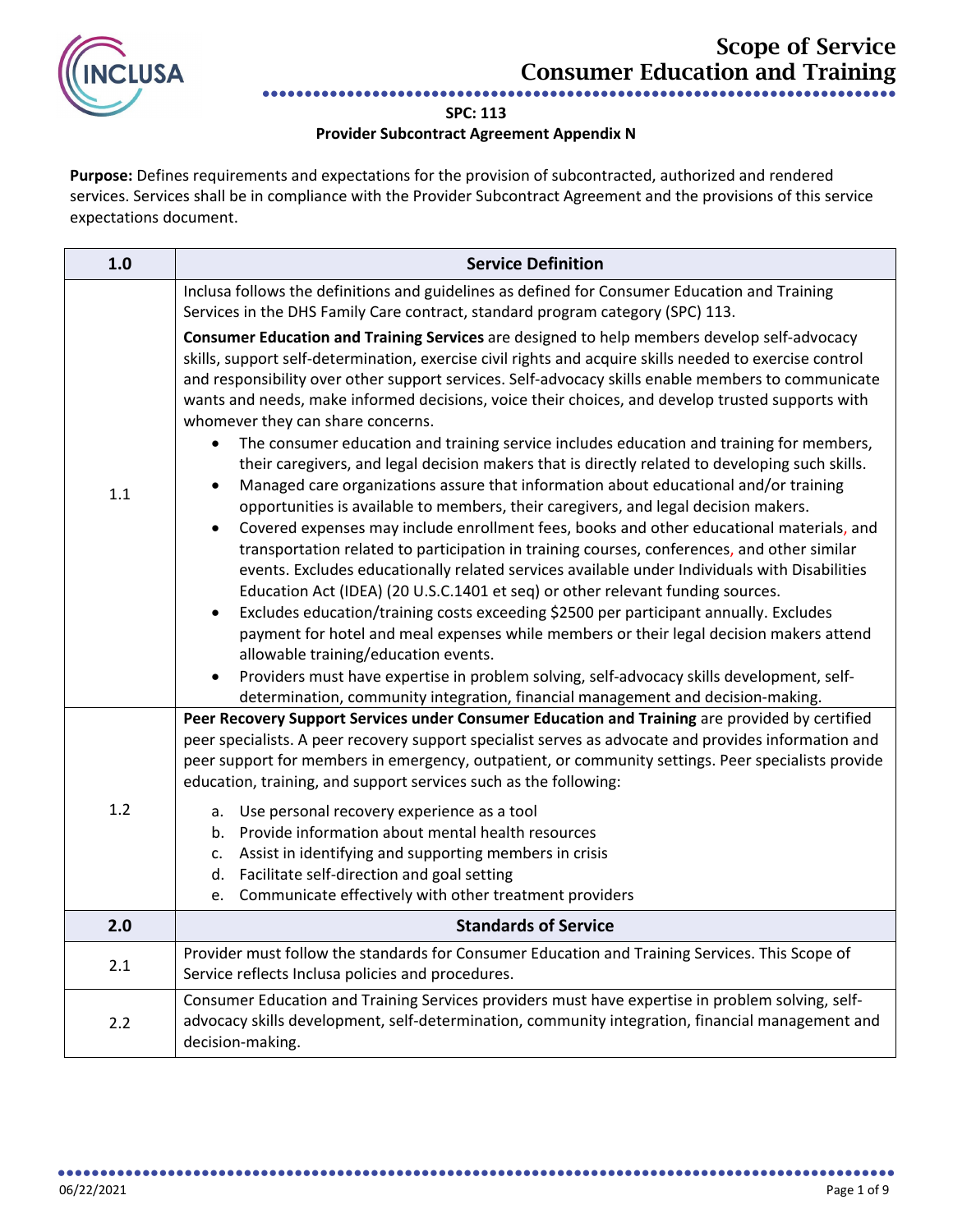| 2.3 | Certified peer specialists' practice in accordance with the Department of Health Services Peer<br>Specialist Code of Conduct Standards and the General Wisconsin Certified Peer Specialist Job<br>Description, including practicing as part of an agency team under supervision. The certified peer<br>specialists perform a wide range of recovery-oriented tasks as outlined in the member's recovery<br>plan which are within the scope and practice of certified peer specialists. Services provided to the<br>member have been developed and identified by the member with the facilitation of the certified<br>peer specialist in order to achieve the member's self-directed recovery goals. |
|-----|-----------------------------------------------------------------------------------------------------------------------------------------------------------------------------------------------------------------------------------------------------------------------------------------------------------------------------------------------------------------------------------------------------------------------------------------------------------------------------------------------------------------------------------------------------------------------------------------------------------------------------------------------------------------------------------------------------|
| 2.4 | Peer specialist services are intended to assist the member in learning skills to independently manage<br>mental health symptoms. Therefore, it is expected that the service would phase out over time.<br>Specific peer specialist services such as Wellness Recovery Action Planning (WRAP) may be short-<br>term in nature. Other peer specialist services may occur ongoing or intermittently as needed by the<br>member.<br>The Inclusa team will consider member-specific needs and member's progression toward                                                                                                                                                                                |
| 2.5 | independently managing mental health needs when authorizing services.<br>Services and supports may not be experimental or aversive in nature nor may they otherwise<br>jeopardize the health and safety of the member.                                                                                                                                                                                                                                                                                                                                                                                                                                                                              |
| 2.6 | Service must be provided in a manner which honors member's rights such as consideration for<br>member preferences (scheduling, choice of provider, direction of work), and consideration for<br>common courtesies such as timeliness and reliability.                                                                                                                                                                                                                                                                                                                                                                                                                                               |
| 2.7 | Provider must incorporate practices that honor members' beliefs, being sensitive to cultural diversity<br>and diverse cultural and ethical backgrounds, including supporting members with limited English<br>proficiency or disabilities, and regardless of gender, sexual orientation, or gender identity. This<br>includes fostering attitudes and interpersonal communication styles in staff and providers which<br>respect members' cultural backgrounds.                                                                                                                                                                                                                                      |
| 2.8 | Inclusa subcontracted providers of long-term care services are prohibited from influencing members'<br>choice of long-term care program, provider, or Managed Care Organization (MCO) through<br>communications that are misleading, threatening, or coercive. Inclusa and/or the WI Department of<br>Health Services may impose sanctions against a provider that does so.                                                                                                                                                                                                                                                                                                                         |
| 3.0 | <b>Service Description</b>                                                                                                                                                                                                                                                                                                                                                                                                                                                                                                                                                                                                                                                                          |
| 3.1 | Consumer Education and Training Services providers will assure that information about educational<br>and/or training opportunities is available to members and their caregivers and legal decision makers.<br>Covered expenses shall include, but are not limited to:<br>Enrollment fees, books, and other educational materials<br>$\bullet$<br>Transportation related to participation in training courses, conferences, and other similar<br>$\bullet$<br>events                                                                                                                                                                                                                                 |
| 3.2 | Consumer Education and Training Services shall not include:<br>Educationally related services available under Individuals with Disabilities Education Act<br>$\bullet$<br>(IDEA) (20 U.S.C.1401 et seq) or other relevant funding sources<br>Education/training costs exceeding \$2500 per participant annually<br>٠<br>Payment for hotel and meal expenses while members or their legal decision makers attend<br>$\bullet$<br>allowable training/education events                                                                                                                                                                                                                                 |
| 3.3 | Peer Recovery Support Specialists provide service to members with mental health disorders. Peer<br>Recovery Support Specialists are described as follows:<br>Outreach Worker - identifies and engages hard-to-reach individuals; offers proof of<br>transformative power of recovery; make recovery attractive<br>Motivator - exhibits faith in capacity for change; encourages and celebrates recovery<br>achievements; mobilizes internal and external resources; encourages self-advocacy and<br>economic self-sufficiency<br>Ally and Confidant - genuinely cares and listens, can be trusted with confidences in matters<br>not affecting safety                                               |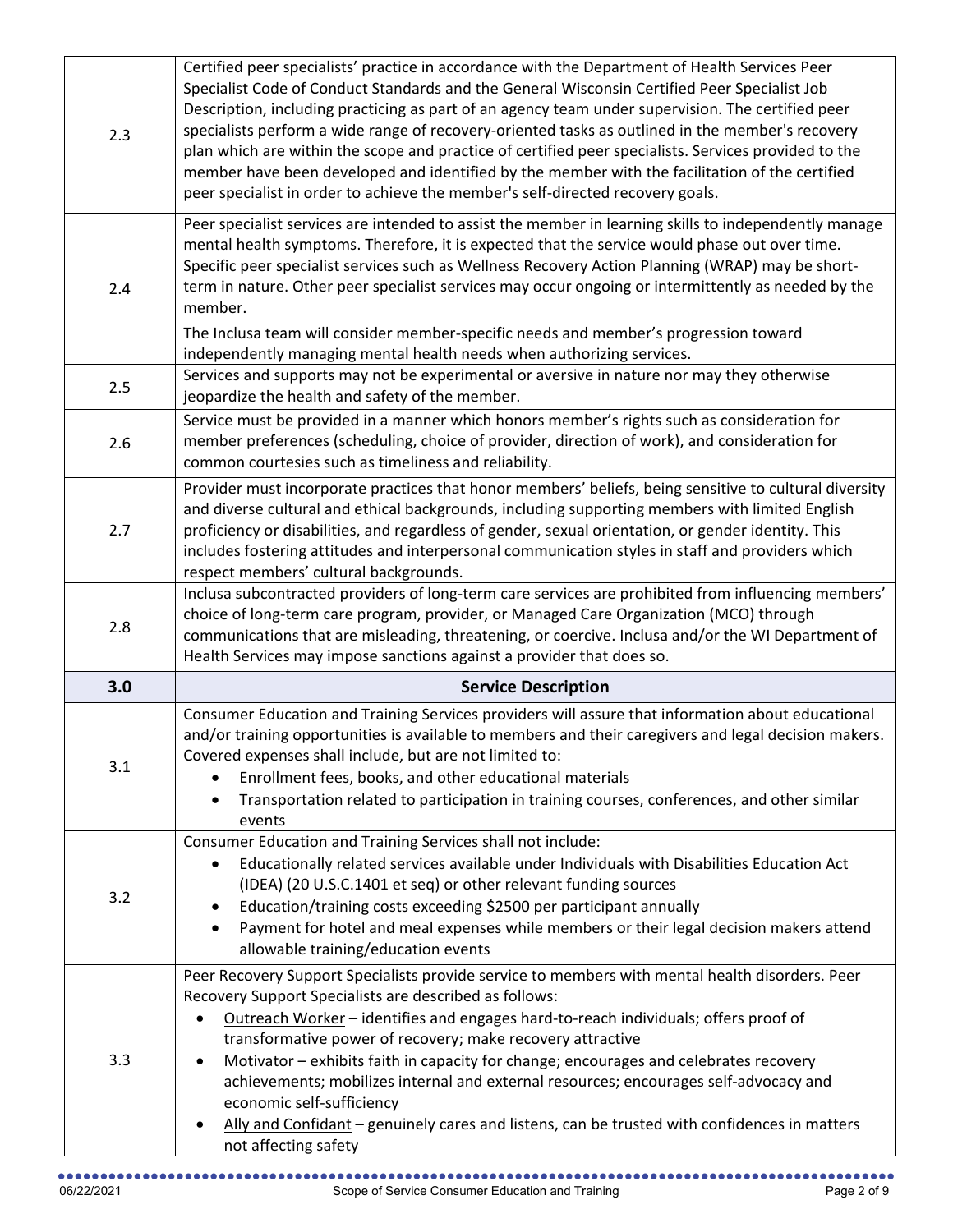|     | Role model and Mentor - offers his/her life as living proof of the transformative power of<br>$\bullet$<br>recovery; provides stage-appropriate recovery education<br>Partner in Problem Solving - helps resolve personal and environmental obstacles to recovery<br>Advocate - helps individuals and families navigate complex service systems<br>Educator - provides each client with normative information about stages of recovery; informs<br>professional helpers, the community, and potential service consumers about the prevalence,<br>pathways, and styles of long-term recovery<br>Peer Recovery Support Specialist is NOT a:                                                                                                                                                                                                                          |
|-----|--------------------------------------------------------------------------------------------------------------------------------------------------------------------------------------------------------------------------------------------------------------------------------------------------------------------------------------------------------------------------------------------------------------------------------------------------------------------------------------------------------------------------------------------------------------------------------------------------------------------------------------------------------------------------------------------------------------------------------------------------------------------------------------------------------------------------------------------------------------------|
|     | Sponsor (or equivalent)<br>Therapist/counselor<br>$\bullet$<br>Nurse/Physician<br>$\bullet$<br>Priest/Clergy<br>Home Care Worker                                                                                                                                                                                                                                                                                                                                                                                                                                                                                                                                                                                                                                                                                                                                   |
| 3.4 | Peer Recovery Support Specialist services shall include, but are not limited to:<br>Develop Wellness Recovery Action Plan (WRAP) collaboratively with member<br>٠<br>Visit member on a regular basis<br>$\bullet$<br>Connection to resources/benefits for basic needs such as housing, transportation, food,<br>$\bullet$<br>drop-in support centers, PIE, recovery group in the community, Economic Support, ADRC,<br>etc.<br>Assist in identifying and supporting members in crisis<br>Coping skills<br>$\bullet$<br>Mental health education<br>$\bullet$<br>Wellness management recovery<br>$\bullet$<br>Active participant in member's treatment and recovery plan<br>$\bullet$<br>Improve/develop natural and community support network<br>$\bullet$<br>Assist member with personalized recovery experience or planning<br>Facilitate member empowerment<br>٠ |
| 3.5 | Peer Recovery Support Specialists will <b>NOT</b> be requested or assigned to do the following:<br>Cleaning or chore services<br>$\bullet$<br>Personal cares<br>Preparing meals<br>Errands<br>Laundry<br>Transporting members for general transportation outside of targeted appointments relating<br>to recovery plan<br><b>Medication delivery</b><br>٠<br>Grocery shopping for member<br>$\bullet$                                                                                                                                                                                                                                                                                                                                                                                                                                                              |
| 4.0 | <b>Units of Service and Reimbursement Guidelines</b>                                                                                                                                                                                                                                                                                                                                                                                                                                                                                                                                                                                                                                                                                                                                                                                                               |
| 4.1 | SPC: 113, Procedure Code: S9445 Patient Education, Individual; S9446 Patient Education, Group<br>Services are billed with the indicated SPC and procedure code at the as defined in the Provider<br>Subcontract Agreement, Appendix A. Services are billed with applicable units as indicated in<br>Appendix A.                                                                                                                                                                                                                                                                                                                                                                                                                                                                                                                                                    |
| 4.2 | SPC: 113, Procedure Code: H0038 Peer Recovery Support Specialist Services<br>Services are billed with the indicated SPC and procedure code at the as defined in the Provider<br>Subcontract Agreement, Appendix A. Services are billed in quarter hour increments with a minimum<br>billing of 1 hour (60 minutes).<br>Travel time to and from the member visits may not be billed separately, this time is considered<br>covered within the direct time reimbursement.                                                                                                                                                                                                                                                                                                                                                                                            |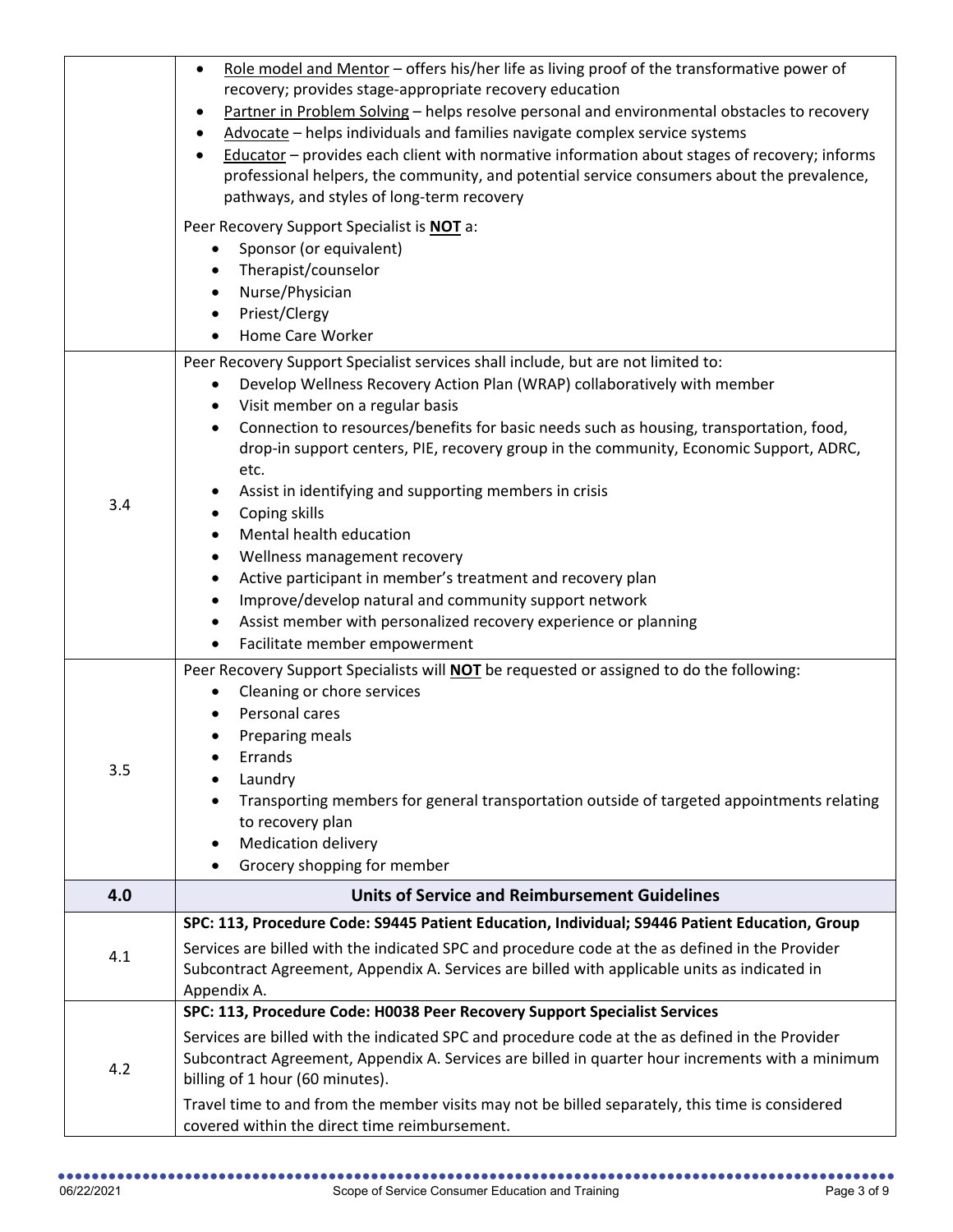| Any mileage costs for the peer specialist are included in the reimbursement rate. If travel time to the         |  |
|-----------------------------------------------------------------------------------------------------------------|--|
| 4.3<br>member's home or meeting location will exceed 15 minutes, the Inclusa team may authorize                 |  |
| additional time in quarter hour increments.                                                                     |  |
| A standard hour of reimbursement includes: 50 minutes of face-to-face time with the member (could               |  |
| 4.4<br>include travel time with the member), and 10 minutes for documentation and collaboration with the        |  |
| Inclusa team or other appropriate providers.                                                                    |  |
| <b>Remote Waiver Services and Interactive Telehealth</b>                                                        |  |
| 4.5<br>Provider must include modifier 95 when submitting claims for services that are delivered remotely or     |  |
| through telehealth.                                                                                             |  |
| 5.0<br><b>Staff Qualifications and Training</b>                                                                 |  |
| Caregiver Background Checks - Providers will comply with all applicable standards and/or                        |  |
| 5.1<br>regulations related to caregiver background checks as well as comply with Appendix H from the            |  |
| Inclusa Subcontract Agreement.                                                                                  |  |
| Agencies will ensure the peer specialist will:                                                                  |  |
| Be self-identified as a person living in recovery with a mental health illness                                  |  |
| Possess and maintain Peer Specialist State certification and training requirements                              |  |
| Possess self-awareness of personal recovery<br>$\bullet$                                                        |  |
| Use effective oral and written communication skills                                                             |  |
| Have insured vehicle and valid driver's license for daily use or ability to arrange own<br>5.2                  |  |
| transportation                                                                                                  |  |
| Have knowledge of and ability to use computer<br>$\bullet$                                                      |  |
| Have effective advocacy skills                                                                                  |  |
| Have knowledge of Americans with Disabilities Act (ADA)<br>$\bullet$                                            |  |
| Have knowledge of how to assist recipients with locating community resources                                    |  |
| (employment, housing, health, etc.)                                                                             |  |
| Provider agency must orient and train their staff on the Family Care Program, Inclusa, and                      |  |
| Commonunity <sup>™</sup> , the trademarked care management model of Inclusa. Support materials regarding<br>5.3 |  |
| the Family Care Program and Commonunity <sup>™</sup> are available on the Inclusa website at                    |  |
| www.inclusa.org                                                                                                 |  |
| Provider agency will ensure the peer specialist is trained as follows:                                          |  |
| All provider agency standard policies and procedures                                                            |  |
| Care Manager communication expectations and progress reporting requirements<br>$\bullet$                        |  |
| WRAP concepts and process                                                                                       |  |
| <b>Basic recovery concepts</b>                                                                                  |  |
| Identification of crisis and risk of suicide<br>$\bullet$                                                       |  |
| Knowledge of Chap. 51 and 55<br>٠                                                                               |  |
| <b>Ethics and Boundaries</b><br>٠                                                                               |  |
| Confidentiality<br>٠                                                                                            |  |
| Consumer rights and responsibilities<br>٠                                                                       |  |
|                                                                                                                 |  |
| Active listening and communication skills<br>5.4<br>٠                                                           |  |
| Reasonable accommodations (ADA)<br>٠                                                                            |  |
| Basic advocacy skills, helping individual to self-advocate<br>٠                                                 |  |
| $\bullet$                                                                                                       |  |
| Understanding peer support, concepts and skills<br>$\bullet$                                                    |  |
| Cultural competency<br>Telling your story effectively and when appropriate (self-disclosure)<br>٠               |  |
|                                                                                                                 |  |
| Additional training topics which may be offered when the peer specialist and supervisor agree                   |  |
| subjects are relevant may include but are not limited to:<br>$\bullet$                                          |  |
| Trauma informed care<br>Medications, diagnoses and treatments<br>$\bullet$                                      |  |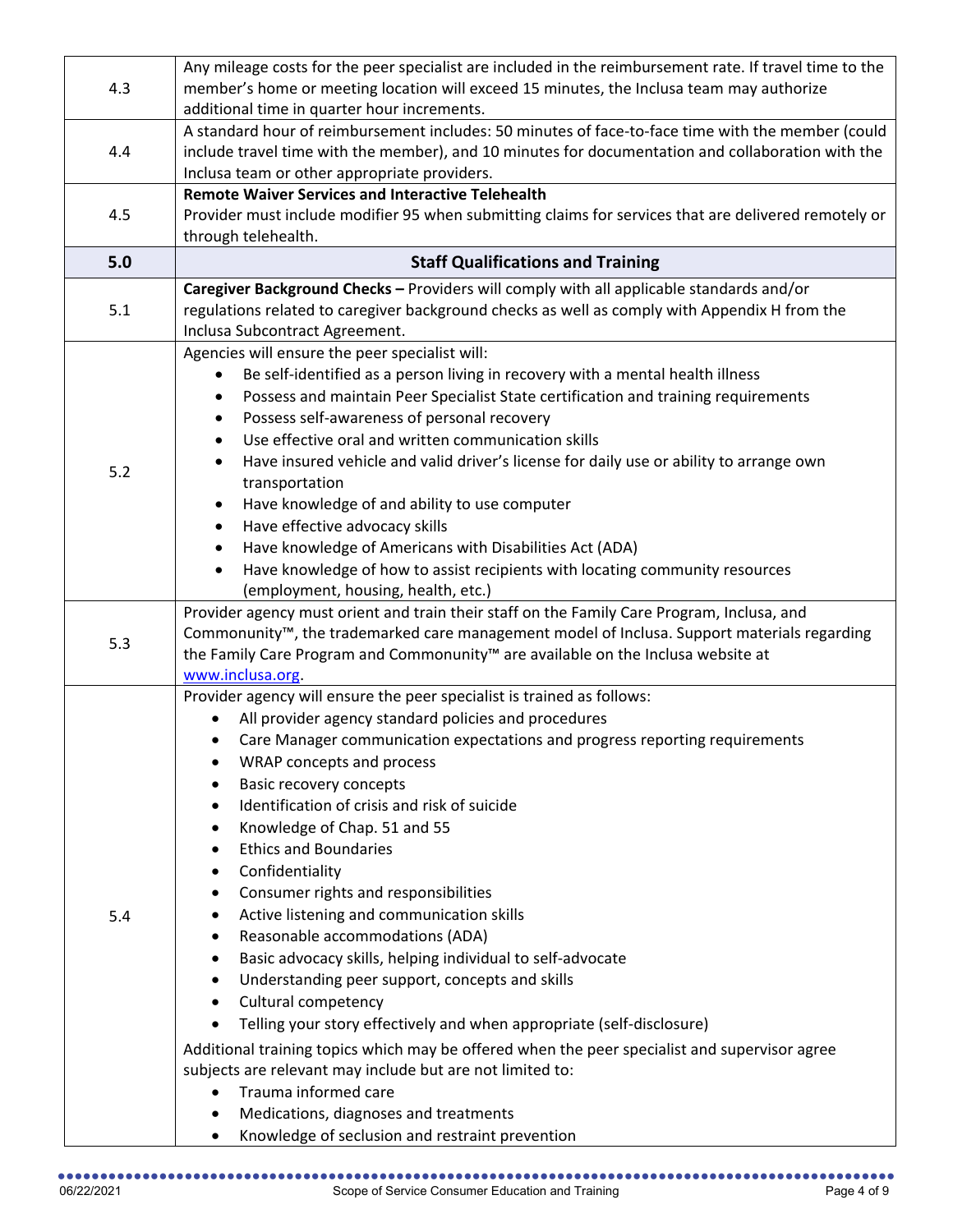|     | Self-injury training<br>$\bullet$<br>Conducting dialogues and role play skills                                                                                                                                                                                                                                                                                                                                                                                                                       |
|-----|------------------------------------------------------------------------------------------------------------------------------------------------------------------------------------------------------------------------------------------------------------------------------------------------------------------------------------------------------------------------------------------------------------------------------------------------------------------------------------------------------|
|     | Substance abuse issues                                                                                                                                                                                                                                                                                                                                                                                                                                                                               |
|     | Working with special populations                                                                                                                                                                                                                                                                                                                                                                                                                                                                     |
|     | Motivational Interviewing                                                                                                                                                                                                                                                                                                                                                                                                                                                                            |
|     | Learning about community resources and/or personal safety plans.                                                                                                                                                                                                                                                                                                                                                                                                                                     |
| 6.0 | <b>Supervision and Staff Adequacy</b>                                                                                                                                                                                                                                                                                                                                                                                                                                                                |
| 6.1 | The agency shall maintain adequate staffing to meet the needs of members referred by Inclusa team<br>and accepted by provider agency.<br>Peer specialist will work to accommodate their visit schedule with member availability and needs.                                                                                                                                                                                                                                                           |
|     | Provider agency will ensure:                                                                                                                                                                                                                                                                                                                                                                                                                                                                         |
| 6.2 | Staff are supervised and assessed to assure they are working effectively and collaboratively<br>with members by conducting adequate on-site supervision and review.<br>Performance issues with staff are addressed promptly and Inclusa teams are kept informed<br>$\bullet$<br>about significant issues that affect the Inclusa member.<br>Supervisory staff are involved in assessment, goal planning and tracking, and supervision for<br>$\bullet$                                               |
|     | Inclusa members.<br>Provider staff are working collaboratively and communicating effectively with Inclusa staff.                                                                                                                                                                                                                                                                                                                                                                                     |
| 6.3 | Agency supervisory staff will have BS/BA in a human services field and/or appropriate clinical<br>experience to effectively monitor services and communication between member, Inclusa team and<br>service providers to bring consistency and coordination to member's services.                                                                                                                                                                                                                     |
| 6.4 | Provider's supervision and direction of the peer specialist is required on a regular basis to ensure<br>staff are developing and maintaining a productive relationship with the member and are effectively<br>working toward the member's outcomes. The provider agency will consult with the Inclusa team if<br>they identify concerns with peer specialist and member relationship or progress toward member's<br>outcomes.                                                                        |
| 6.5 | The agency must have a method of verifying that services are provided as assigned and scheduled.                                                                                                                                                                                                                                                                                                                                                                                                     |
| 6.6 | The agency shall designate contact person or on-call # for circumstances when Inclusa needs to<br>contact the peer specialist during business hours.                                                                                                                                                                                                                                                                                                                                                 |
| 7.0 | <b>Service Referral and Authorization</b>                                                                                                                                                                                                                                                                                                                                                                                                                                                            |
| 7.1 | The Inclusa team will provide a written referral and authorization form to the provider agency that<br>specifies the expected outcomes, amount, frequency and duration of services.                                                                                                                                                                                                                                                                                                                  |
| 7.2 | The provider agency will notify the Inclusa team within 2 business days of receiving a referral<br>regarding the ability to accept the member for services. If the referral is accepted, notification should<br>also include the anticipated start date or any delays in staffing by the requested start date.<br>The provider agency must continue to report status of an open referral on a weekly basis to the<br>Inclusa team until the referral is filled.                                      |
| 7.3 | The Inclusa team will issue a new written referral form when the tasks assigned, amount, frequency<br>or duration of the service changes.                                                                                                                                                                                                                                                                                                                                                            |
| 7.4 | The provider agency will retain copies of the Inclusa referral forms in the agency file as proof of<br>authorization.                                                                                                                                                                                                                                                                                                                                                                                |
| 7.5 | <b>Authorizations for Member Services</b><br>The Inclusa Provider Portal is used by providers to obtain information about current authorizations.<br>In addition, the provider must use the portal to acknowledge all new authorizations. The provider<br>agency is responsible for ensuring that only currently employed and authorized staff have access to<br>the provider portal, and for using the member authorization information available on the portal to<br>bill for services accurately. |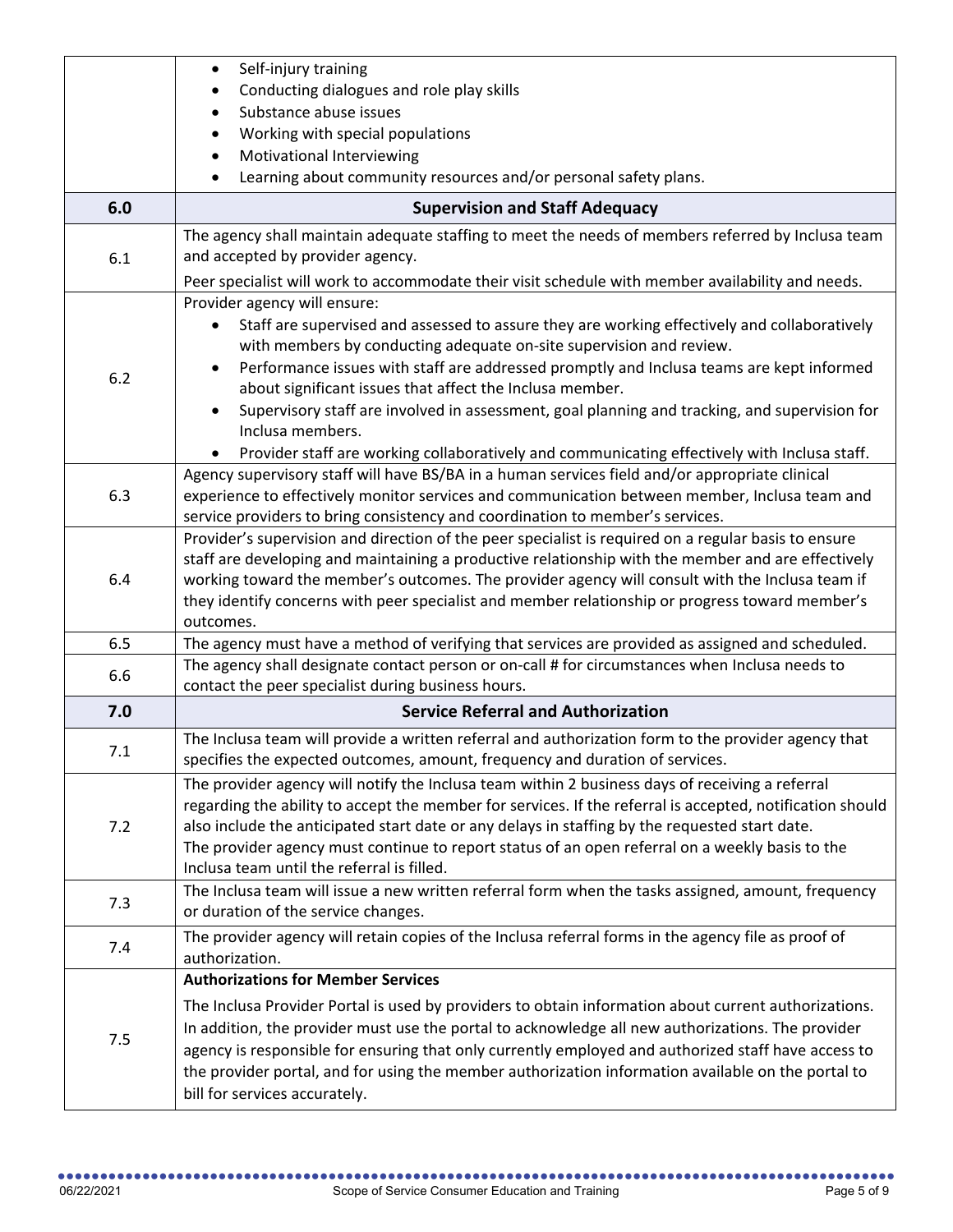|     | For authorization needs such as new authorizations, additional units, or missing authorizations,                                                                                                                                                                                                                                                                                                                                                                                                                                                                                                                                                                                      |
|-----|---------------------------------------------------------------------------------------------------------------------------------------------------------------------------------------------------------------------------------------------------------------------------------------------------------------------------------------------------------------------------------------------------------------------------------------------------------------------------------------------------------------------------------------------------------------------------------------------------------------------------------------------------------------------------------------|
|     | during normal Inclusa business hours (8:00 a.m. to 4:30 p.m.) the provider should contact the Inclusa                                                                                                                                                                                                                                                                                                                                                                                                                                                                                                                                                                                 |
|     | team (Community Resource Coordinator or Health and Wellness Coordinator).                                                                                                                                                                                                                                                                                                                                                                                                                                                                                                                                                                                                             |
|     | If your authorization request is an emergent need impacting the member's health and safety and you                                                                                                                                                                                                                                                                                                                                                                                                                                                                                                                                                                                    |
|     | cannot reach the Inclusa team:                                                                                                                                                                                                                                                                                                                                                                                                                                                                                                                                                                                                                                                        |
|     | During Inclusa business hours - call 877-622-6700 and press 0 for assistance.<br>$\bullet$                                                                                                                                                                                                                                                                                                                                                                                                                                                                                                                                                                                            |
|     | After Inclusa business hours - call 877-622-6700 and press 9 to be connected to our<br>$\bullet$<br>after-hours support.                                                                                                                                                                                                                                                                                                                                                                                                                                                                                                                                                              |
|     | Questions regarding billing or claims for current Consumer Education and Training authorizations<br>and requests for Provider Portal assistance should be directed to the Inclusa SHC-SDS-Home Health<br>Support Team at ACS-SHC-SDS-HomeHealth@inclusa.org or 888-544-9353, ext. 7.                                                                                                                                                                                                                                                                                                                                                                                                  |
|     | <b>Remote Waiver Services and Interactive Telehealth</b>                                                                                                                                                                                                                                                                                                                                                                                                                                                                                                                                                                                                                              |
|     | Provider may not require members to receive a service via interactive telehealth or remotely if in-<br>person service is an option.                                                                                                                                                                                                                                                                                                                                                                                                                                                                                                                                                   |
|     | 1. Remote Waiver Services                                                                                                                                                                                                                                                                                                                                                                                                                                                                                                                                                                                                                                                             |
|     | Remote waiver services are waiver services delivered using audiovisual communication<br>technology that permits 2-way, real-time, interactive communications between a provider<br>and a member. Remote waiver services do not include communications delivered solely by<br>audio-only telephone, facsimile machine, or electronic mail. The IDT cannot require the use<br>of remote services to authorize the service.                                                                                                                                                                                                                                                              |
|     | The IDT must first determine the service is necessary to support an outcome by using the<br>RAD or other Department approved alternative and then determine whether it can be<br>authorized remotely.                                                                                                                                                                                                                                                                                                                                                                                                                                                                                 |
|     | To authorize a waiver service for remote delivery, the IDT must:                                                                                                                                                                                                                                                                                                                                                                                                                                                                                                                                                                                                                      |
| 7.6 | a. Determine that the service can be delivered remotely with functional equivalence to<br>face to face as the in-person service. Functional equivalence exists when a there is no<br>reduction in quality, safety, or effectiveness of the in-person service because it is<br>delivered by using audiovisual telecommunication technology.<br>Obtain informed consent from the member to receive the service remotely.<br>b.<br>Determine that the member has the proper equipment and connectivity to participate in<br>c.<br>the service remotely. The MCO is not required to provide the proper equipment and<br>connectivity to enable the member to access the service remotely. |
|     | State Plan Services Via Interactive Telehealth<br>2.                                                                                                                                                                                                                                                                                                                                                                                                                                                                                                                                                                                                                                  |
|     | Interactive telehealth is telehealth delivered using multimedia communication technology<br>that permits 2-way, real-time, interactive communications between a certified provider of<br>Medical Assistance at a distant site and the Medical Assistance recipient or the recipient's<br>provider.                                                                                                                                                                                                                                                                                                                                                                                    |
| 8.0 | <b>Communication, Documentation and Reporting Requirements</b>                                                                                                                                                                                                                                                                                                                                                                                                                                                                                                                                                                                                                        |
| 8.1 | Inclusa communicates with providers regularly in the following formats:<br>Vendor forums<br>$\bullet$<br>Mass notifications via email, fax, or mail<br>$\bullet$<br>Notices for expiring credentialing<br>Notices are sent to providers via email when the provider has email available to ensure timeliness of<br>communication.                                                                                                                                                                                                                                                                                                                                                     |
|     | Provider agencies are required to ensure Inclusa Provider Network, Inclusa teams, guardians and<br>other identified members of the interdisciplinary team for a member have accurate and current<br>provider contact information to include address, phone numbers, fax numbers, and email addresses.                                                                                                                                                                                                                                                                                                                                                                                 |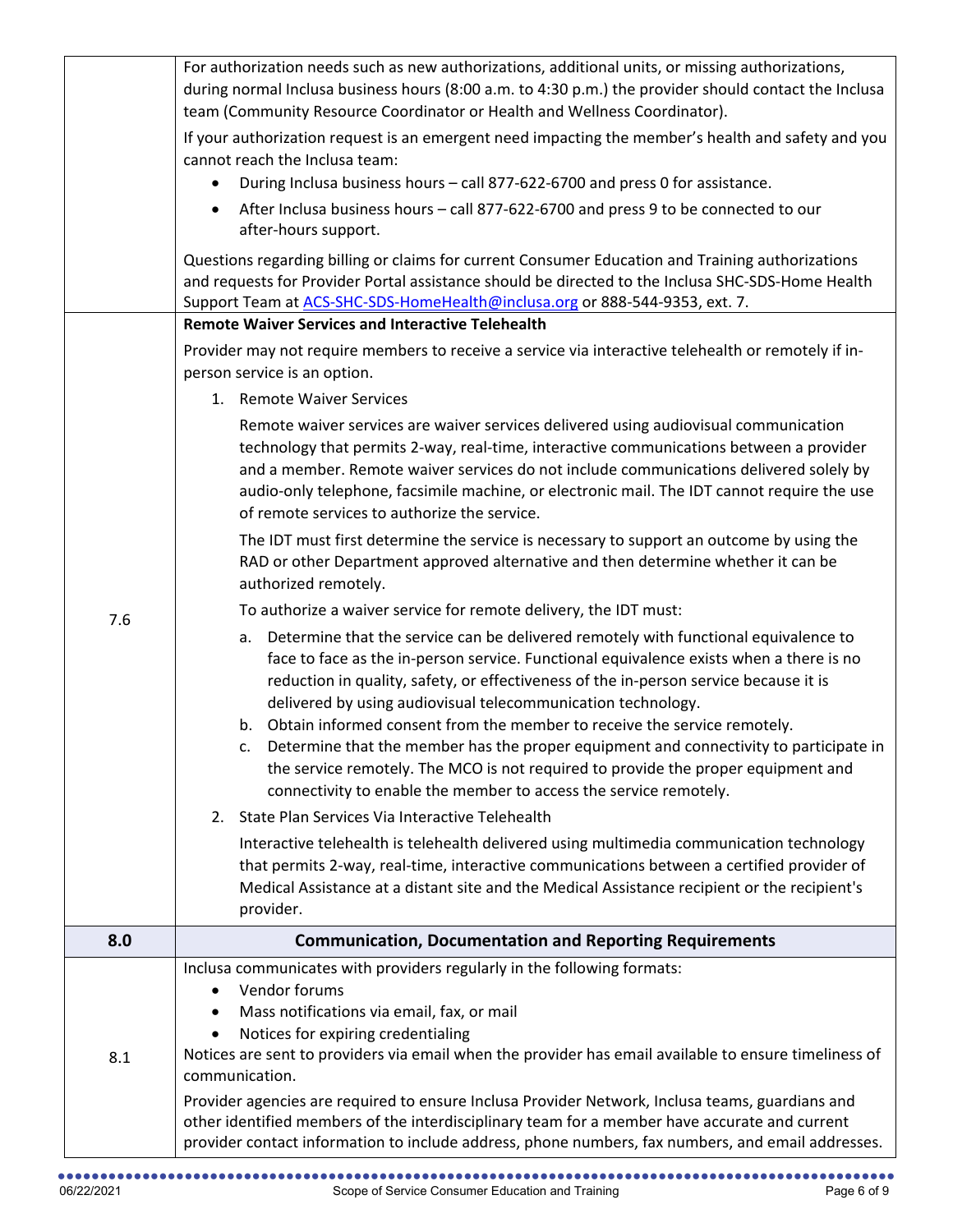|     | Providers can update their information by contacting Provider Relations at 877-622-6700 (select                                                                                                     |
|-----|-----------------------------------------------------------------------------------------------------------------------------------------------------------------------------------------------------|
|     | Option 2, then Option 3) or ProviderRelations@inclusa.org.                                                                                                                                          |
| 8.2 | The agency or peer specialist must report to a Inclusa team within 2 business days if the member                                                                                                    |
|     | was not available for scheduled service.                                                                                                                                                            |
|     | The provider agency shall report to the Inclusa team whenever:                                                                                                                                      |
| 8.3 | 1. There is a change in service provider<br>2.                                                                                                                                                      |
|     | There is a change in the member's needs or abilities is recognized<br>3. The member or provider is not available for scheduled services.                                                            |
|     | Providers will notify MCO of formal complaints or grievances received from MCO members within 48                                                                                                    |
| 8.4 | hours of receipt. Written notification of completed complaint investigations will be forwarded to the                                                                                               |
|     | Inclusa interdisciplinary team.                                                                                                                                                                     |
|     | <b>Member Incidents</b>                                                                                                                                                                             |
|     | Provider agencies shall report all member incidents to the Inclusa team. Providers must promptly                                                                                                    |
|     | communicate with the Inclusa team regarding any incidents, situations or conditions that have                                                                                                       |
|     | endangered or, if not addressed, may endanger the health and safety of the member.                                                                                                                  |
| 8.5 | Acceptable means of communicating member incidents to the Inclusa team would be via phone, fax                                                                                                      |
|     | or email within 24 hours. Additional documentation of incidents may be requested by the Inclusa                                                                                                     |
|     | team or Inclusa Quality Assurance.                                                                                                                                                                  |
|     | Incident reporting resources and training are available in the Providers section of the Inclusa website                                                                                             |
|     | at www.inclusa.org.                                                                                                                                                                                 |
|     | The provider shall give at least 30 days' advance notice to the Inclusa team when it's unable to<br>provide authorized services to an individual member. The agency shall be responsible to provide |
|     | authorized services during this time period.                                                                                                                                                        |
| 8.6 | The Inclusa team or designated staff person will notify the provider when services are to be                                                                                                        |
|     | discontinued. The Inclusa team will make every effort to notify the provider at least 30 days in                                                                                                    |
|     | advance.                                                                                                                                                                                            |
|     | <b>Member Progress Reports</b>                                                                                                                                                                      |
|     | The agency's peer specialist must maintain member progress notes on each member they serve. The                                                                                                     |
|     | progress notes will describe all face-to-face visits to include (but not limited to) information such as:                                                                                           |
|     | date of visit, meeting place, who was present at visit, what outcome(s) were worked on, member's                                                                                                    |
|     | mental health status, what was done during visit and anything significant regarding the member's                                                                                                    |
|     | overall status.<br>Providers of peer specialist services shall complete a written progress report that details the                                                                                  |
| 8.7 | member's progress toward the objectives outlined in the referral for services and, if indicated,                                                                                                    |
|     | recommendations for changes.                                                                                                                                                                        |
|     | The Inclusa team may use these provider reports to evaluate the need for continuation or                                                                                                            |
|     | modification of services. Inclusa teams may request peer specialist progress notes as needed to                                                                                                     |
|     | determine effectiveness of the service, continuing authorization, and planning for future outcomes.                                                                                                 |
|     | Provider will provide summary of progress reports as requested by Inclusa.                                                                                                                          |
|     |                                                                                                                                                                                                     |
| 8.8 | The agency must maintain the following documentation; and make available for review by Inclusa                                                                                                      |
|     | upon request:<br>Verification of criminal and caregiver background checks                                                                                                                           |
|     | Verification that each provider meets staff qualifications<br>٠                                                                                                                                     |
|     | Documentation related to supervision communication/instruction methods, including<br>$\bullet$                                                                                                      |
|     | frequency, intensity and any changes in supervision                                                                                                                                                 |
|     | The agency must maintain peer specialist time sheets/visit records which support billing<br>$\bullet$                                                                                               |
|     | activities                                                                                                                                                                                          |
|     | Procedures for responding to complaints, inappropriate practices or matters qualifying as<br>$\bullet$                                                                                              |
|     | member-related incidents.                                                                                                                                                                           |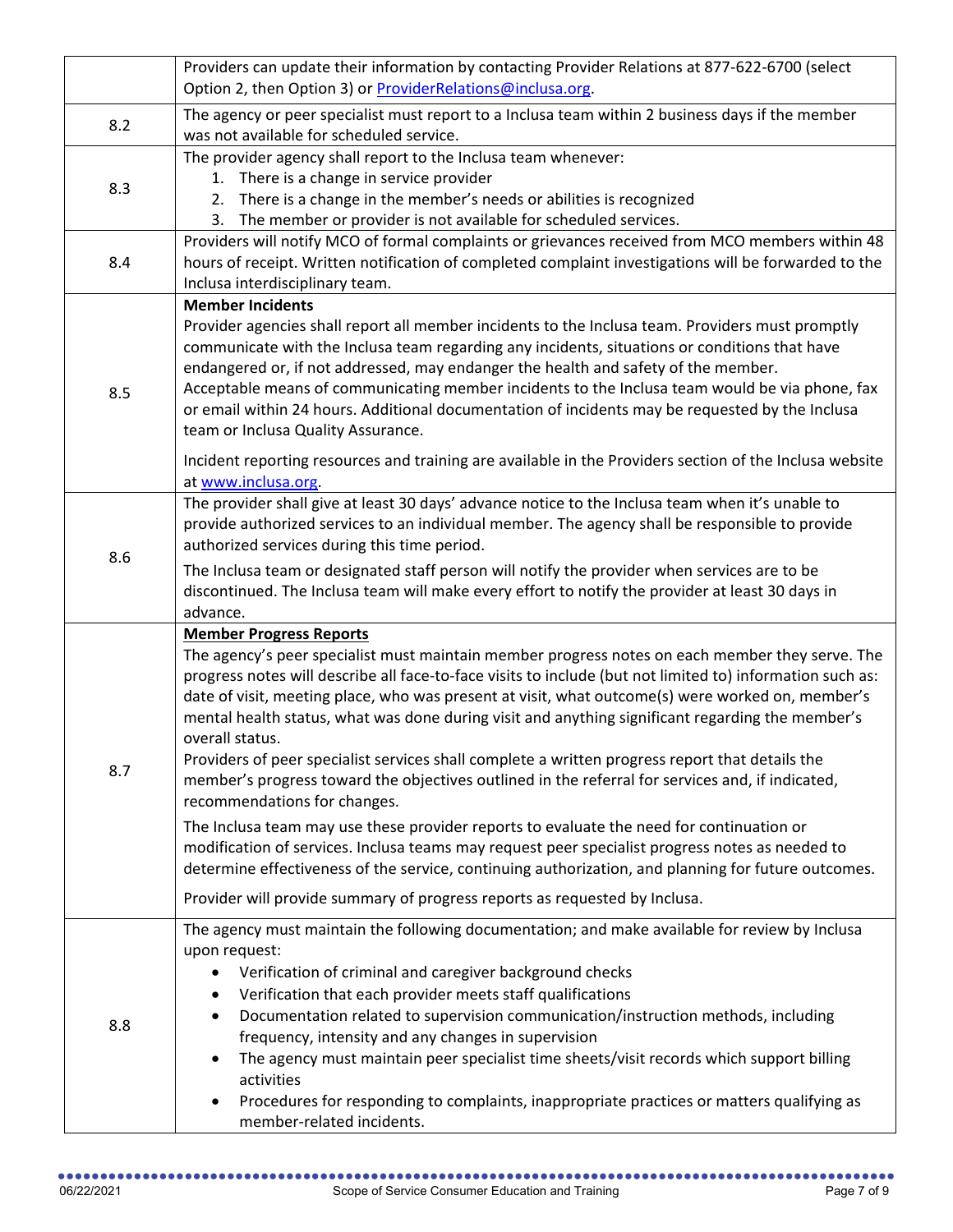|     | Policy and procedure on expectations of work rules such as timeliness of scheduled visits,<br>$\bullet$<br>work ethics and reporting variances to the agency supervisor<br>Example of the peer specialist time sheet/visit record document used for documenting<br>employee time for payroll and billing purposes.                                                                                                                                                                                                                            |
|-----|-----------------------------------------------------------------------------------------------------------------------------------------------------------------------------------------------------------------------------------------------------------------------------------------------------------------------------------------------------------------------------------------------------------------------------------------------------------------------------------------------------------------------------------------------|
| 9.0 | <b>Quality Assurance</b>                                                                                                                                                                                                                                                                                                                                                                                                                                                                                                                      |
| 9.1 | <b>Purpose</b><br>Inclusa quality assurance activities are a systematic, departmental approach to ensuring and<br>recognizing a specified standard or level of care expected of subcontracted providers. These<br>methodologies are established to review and inspect subcontracted provider performance and<br>compliance.                                                                                                                                                                                                                   |
|     | Inclusa will measure a spectrum of outcomes against set standards to elicit the best picture of<br>provider quality.<br>Inclusa provider quality assurance practices:<br>1. establish the definition of quality services;<br>2. assess and document performance against these standards; and<br>detail corrective measures to be taken if problems are detected<br>3.                                                                                                                                                                         |
|     | It is the responsibility of providers and provider agencies to maintain the regulatory and contractual<br>standards as outlined in this section. Inclusa will monitor compliance with these standards to ensure<br>the services purchased are of the highest quality.                                                                                                                                                                                                                                                                         |
|     | Resulting action may include recognition of performance at or above acceptable standards, working<br>with the provider to repair and correct performance if it is below an acceptable standard, or action<br>up to termination of services and/or contract should there be failure to achieve acceptable<br>standards and compliance with contract expectations.                                                                                                                                                                              |
|     | <b>Quality Performance Indicators</b>                                                                                                                                                                                                                                                                                                                                                                                                                                                                                                         |
| 9.2 | Legal/Regulatory Compliance- evidenced by regulatory review with no deficiencies, type of<br>$\bullet$<br>deficiency and/or effective and timely response to Statement of Deficiency<br>Education/Training of staff- Effective training of staff members in all aspects of their job,<br>$\bullet$<br>including handling emergency situations. Established procedures for appraising staff<br>performance and for effectively modifying poor performance where it exists.<br>Performance record of contracted activities-<br>$\bullet$        |
|     | tracking of number, frequency, and outcomes of assigned Inclusa Quality Teams<br>related to provider performance                                                                                                                                                                                                                                                                                                                                                                                                                              |
|     | tracking of successful service provision (member achieving goals/outcomes,<br>$\circ$<br>increased member independence and community participation, etc.)<br>Contract Compliance- formal or informal review and identification of compliance with<br>$\bullet$<br>Inclusa contract terms, provider service expectation terms, applicable policies/procedures<br>for Inclusa contracted providers<br>Availability and Responsiveness- related to referrals or updates to services, reporting and<br>٠<br>communication activities with Inclusa |
|     | <b>Inclusa Sources and Activities for Measuring Provider Performance</b>                                                                                                                                                                                                                                                                                                                                                                                                                                                                      |
| 9.3 | Member satisfaction surveys<br>٠<br>Internal or external complaints and compliments<br>$\bullet$<br>Onsite review/audits<br>$\bullet$<br>Quality Teams- as assigned based on significant incidents, trend in quality concerns or<br>$\bullet$<br>member-related incidents.<br>Tracking of performance and compliance in relation to the subcontract agreement and<br>$\bullet$                                                                                                                                                                |
|     | appendices<br>Statistical reviews of time between referral and service commencement                                                                                                                                                                                                                                                                                                                                                                                                                                                           |